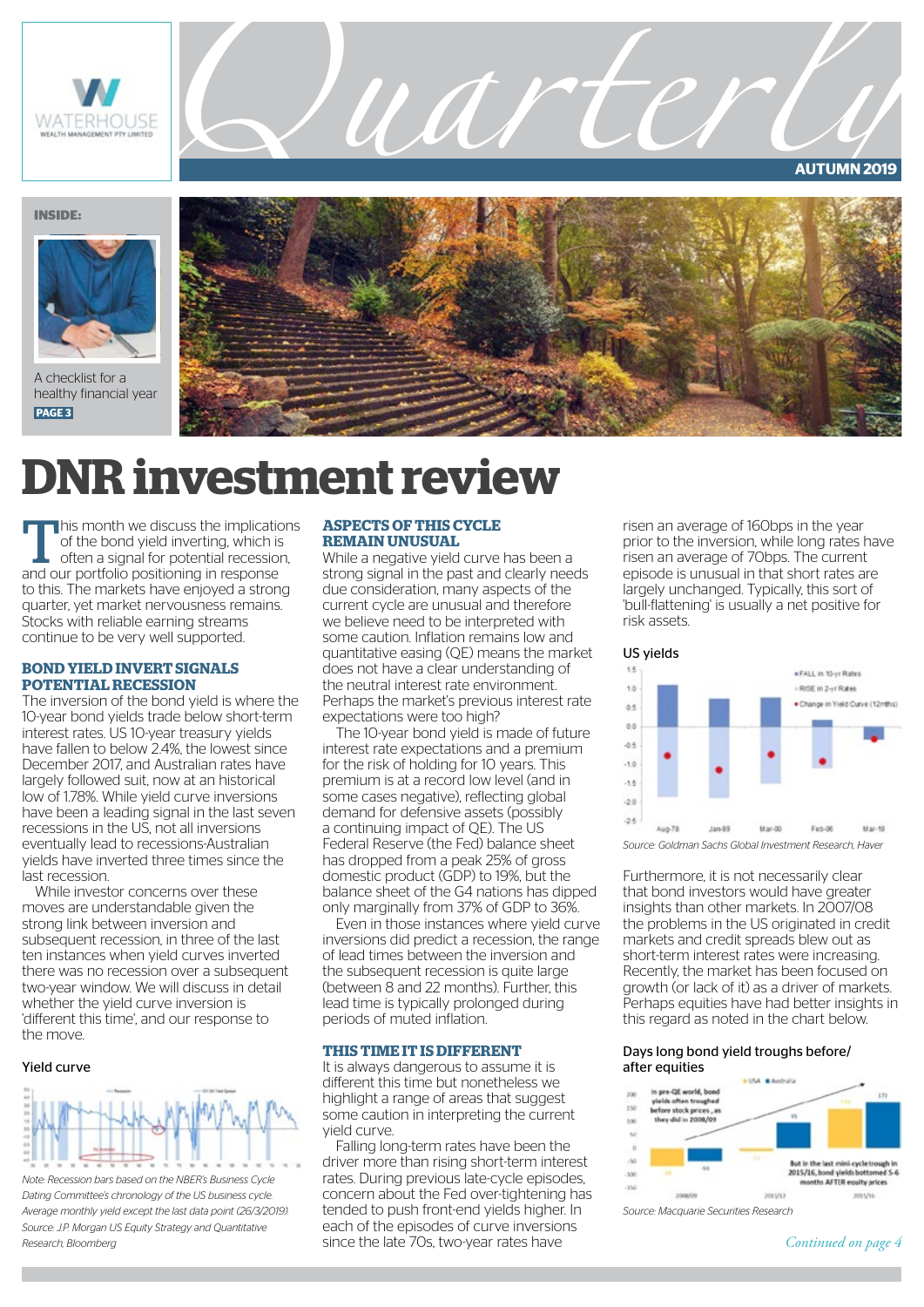



## Housing prices go up and down, but your emotions don't have to

Until recently, Australian house prices have marched upward so steadily that buying a house, while pricey, was rather predictable. That perception changed over the last year, as house prices fell 8.1% in Sydney and 5.3% in capital cities. It's a healthy reminder that whether you are buying or selling, real estate, like any investment, can be volatile.

Australians have been conditioned to think of a house as an investment, but for most people buying somewhere to live is more of a practicality and an expense. We often forget that because rising property markets have the same effect as rising share markets, they focus people's minds on gains and can cause them to overlook costs. Costs, however, always matter. It's an eternal truth, whether you're talking about your super fund or that charming cottage overlooking the bay.

Of course, charming cottages overlooking the bay have an emotional pull that, say the ASX 200, does not, so before diving in, take a step back to consider what you really want out of a home.

Owning property should perhaps not be your goal in and of itself. Having shelter that meets your needs within your budget is perhaps more sensible. Buying a house you can barely afford may only achieve the goal of keeping you up at night.

So before you go surfing on real-estate sites, take some time to plan how you want to live. How much space do you need? Owning may make more sense than renting for a family with children because large rental options can be hard to find, for example. How do you prefer to commute? If you don't like to drive, getting a smaller place that costs more but is near your city job may be the way to go.

As you think about costs, some consideration should be given to the things that are hard to quantify in your decision. For example what is the lack of maintenance costs on a property worth, versus the peace of mind you might gain from not having to worry about a landlord moving you out of your rental property. Most costs, however, are more concrete.

Australians are fond of saying that rent money is dead money, but so is mortgage interest paid to the bank. Just 4.5% interest paid over 25 years on a \$400,000 loan adds up to about \$267,000.

A host of other one-time fees — stamp duty, conveyancing fees, legal costs, search fees, pest and building reports — add up to tens of thousands of dollars, although first home buyers get a break on some of them.

And then there are the ongoing costs, such as maintenance, council and water rates, insurance and, in some cases, body corporate fees. If you rent and have the discipline to invest the deposit you would have put towards the house and the cost savings, you could well generate a higher return than you would buying a house, according to Morningstar.

If you don't have the discipline to invest the difference, maybe the forced savings of owning a home is the right option for you. The key is to chart a path toward your own individual goals rather than slavishly follow the ups and downs of the housing market.

## **Keeping up on your super contributions during volatility**

After a downturn in share prices and higher market volatility, many super fund members may think twice about continuing to make voluntary contributions. In contrast, compulsory employer contributions power on – regardless of prevailing market conditions.

Members who ease back on their voluntary contributions may be acting against their best long-term interests, depending upon their circumstances.

By adjusting their super contributions in reaction to share-market movements, super fund members are attempting a form of market-timing – that is attempting to pick the best times to invest or not invest. As Smart Investing periodically comments, even experienced market professionals rarely succeed consistently at market-timing.

The rewards of maintaining voluntary contributions throughout the ups and downs of markets include: continuing concessional tax treatment, compounding long-term returns, sticking to your long-term investment strategy and paying less for shares after prices have fallen.

And perhaps most importantly, members who keep up their voluntary contributions are taking a disciplined, non-emotional approach to investing.

### **DOLLAR-COST AVERAGING**

Super fund members having contributions regularly paid into their diversified super accounts are practising a form of a disciplined investment strategy known as dollar-cost averaging.

Dollar-cost averaging simply involves investing the same amount of money into, say, shares or broadly-diversified managed funds at regular intervals over a long period – no matter whether market prices are up or down.

Under a dollar-cost averaging strategy, investors automatically buy more, say, shares when prices are lower and fewer when prices are higher. This averages the purchase prices over the total period that an investor keeps investing.

Yet the main attribute of dollar-cost averaging is not so much the price paid for securities. It is the adherence to that disciplined, non-emotional approach to investing that is not thrown off course by prevailing market sentiment and higher volatility.

Practising dollar-cost averaging through contributions super provides a ready, easy-to-use means to make

regular investments into the super portfolio of your choice. Simply inform your employer that you want to regularly make salary-sacrificed contributions.

### **TAX CUSHION**

Significantly, the tax benefits of salarysacrificed contributions can help cushion your investments from the impact, on paper at least, of a downturn in market prices. This is because these so-called concessional contributions are made in pre-tax dollars and subject only to the standard 15% contributions tax.

Yet the same amount of money invested outside super would have been first subject to pay-as-you go tax; typically meaning that less is left to invest. With more money initially invested, fund members are somewhat cushioned from a downturn in prices.

### **DIVERSIFICATION CUSHION**

Keep in mind that most super fund members are investing in diversified portfolios. This diversification typically cushions a member's super savings from the brunt of a turndown in share prices. And fund members can always choose, of course, to direct their new contributions into particular asset classes.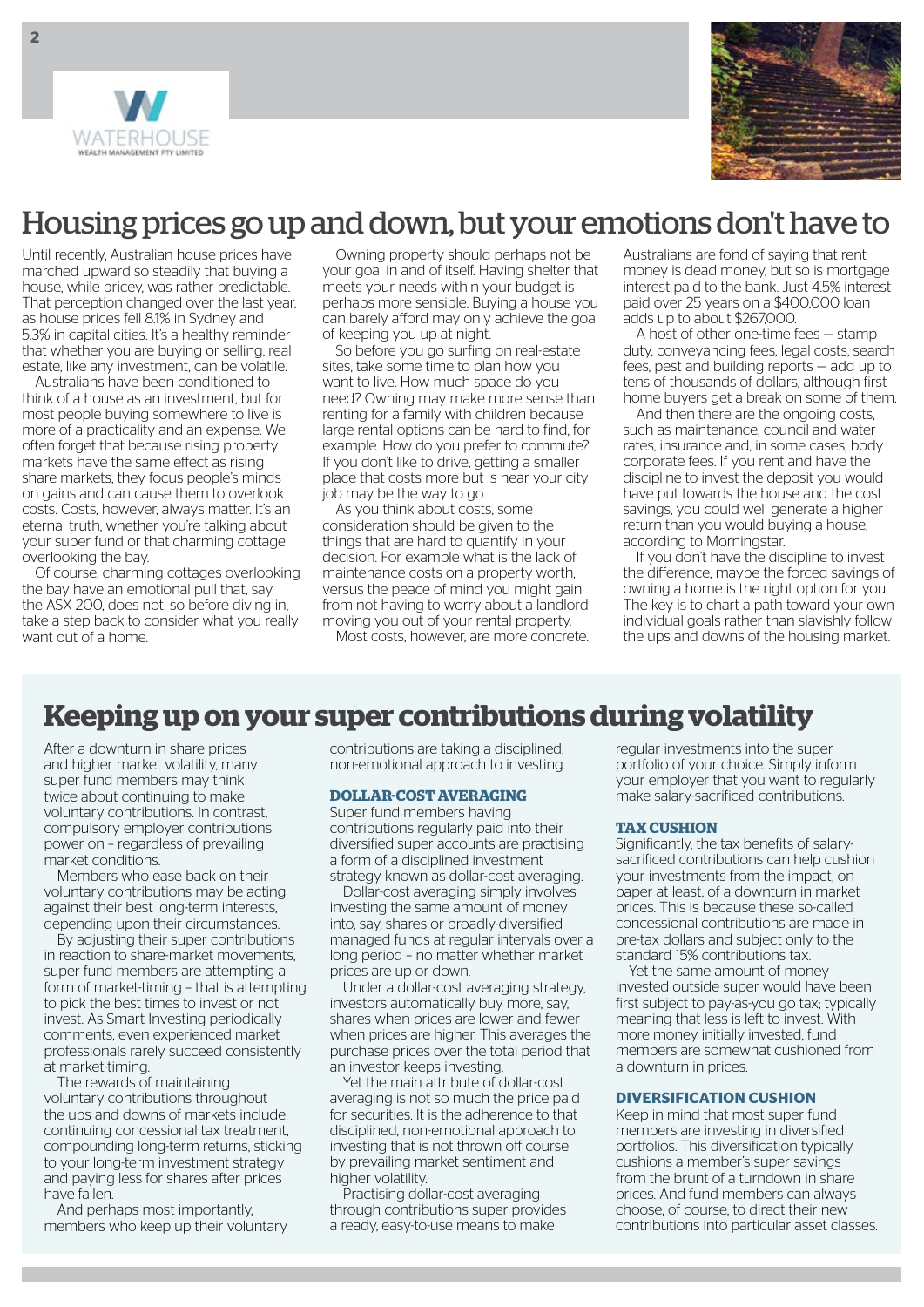





# **A checklist for a healthy financial year**

A year may not seem like a long time, but a lot can happen in 365 days. Since last February, you may have changed jobs, received a raise, gotten married or divorced, brought home a baby or had one of your kids move out of home.

A yearly financial checkup can ensure that your financial plans are in tune with your life. It doesn't need to take long. You can do a big-picture review quickly and save follow-up tasks for later, start now if you have 15 or 30 minutes, or pin this list on your fridge or at the top of your to-do file to get 2019 off to a profitable start:

- Add up your assets, including your super and other investment and savings accounts, and your liabilities such as your mortgage or car loan. Can you access all those accounts easily? That is, do you know the account numbers for each and where the password is if you have online access?
- ▶ Figure out whether your net worth (assets minus liabilities) is growing or shrinking. Ideally, your assets should be

growing and your liabilities shrinking. If that's not the case, figure out why. You may have a good reason, such as making a down payment for a house with a mortgage that increased your liabilities. But if the reason is not positive, decide whether you need to change anything to get those numbers heading in the right direction.

- ▶ Review big changes in the last year that may affect your finances. For example, if you got a raise, consider directing some or all of it into your super or another investment. If you had a child, you may want to start saving for university or review your insurance to determine whether your coverage is still appropriate. Do you need to change beneficiary designations on any accounts?
- Consider rebalancing your portfolio to make sure your investments continue to be aligned with your financial goals. Your asset allocation – the amount of your portfolio dedicated to shares,

bonds and cash – should be diversified according to your goals, age and risk tolerance. The ups and downs of financial markets may put your allocations out of whack. Selling assets that have appreciated and reinvesting in those that have fallen in proportion to your overall portfolio can restore your desired allocation and reduce your vulnerability to a decline in a single asset class.

 $\triangleright$  Take a look at your budget. Is your spending aligned with your income and your personal goals? If you don't have a budget, create one. You don't have to track every gold coin unless you want to, just be sure you capture the majority of your expenditures. If you want help, you could try out some popular budgeting apps.

Now, make a list of follow up tasks, and you're on your way.